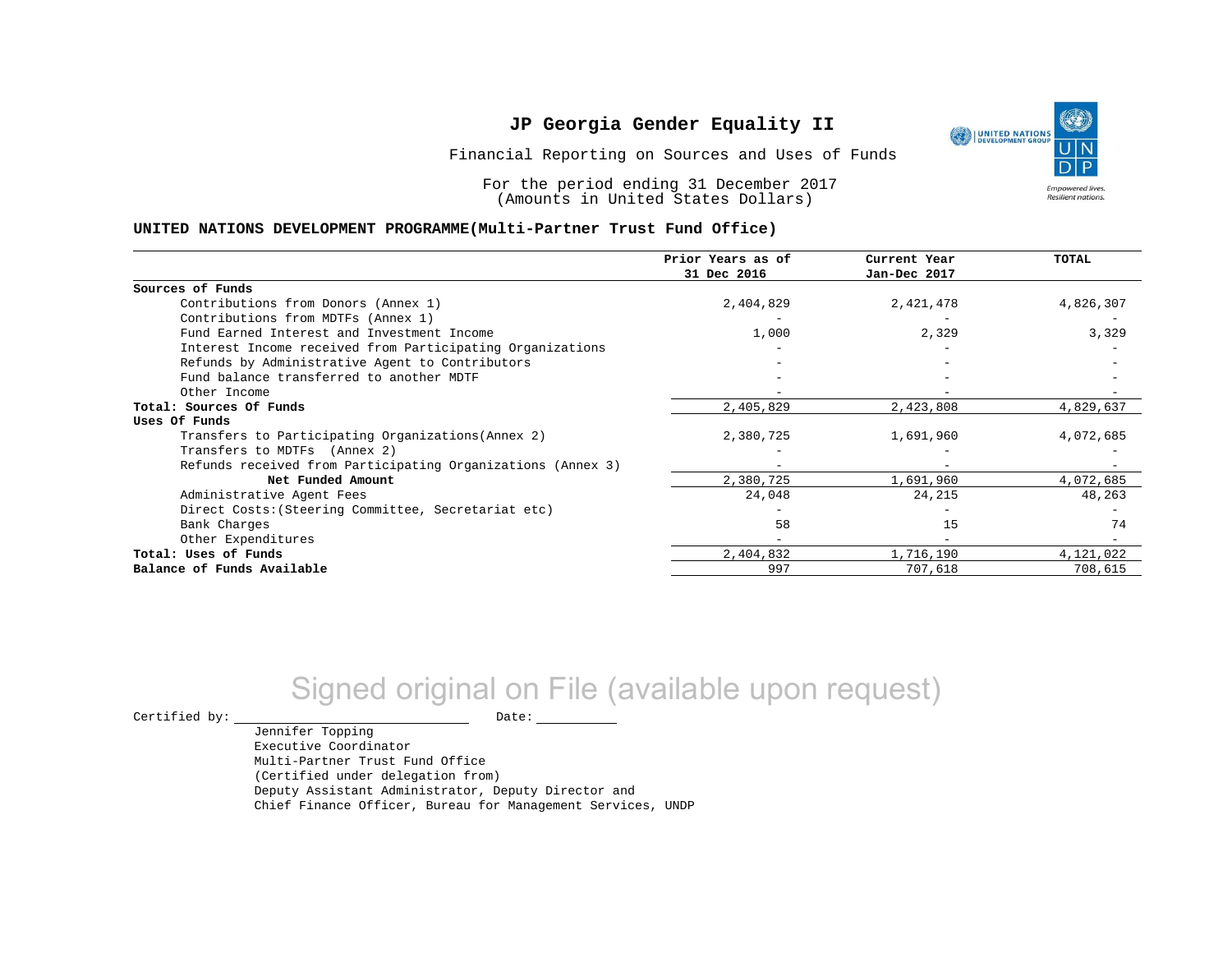

Financial Reporting on Sources and Uses of Funds

For the period ending 31 December 2017 (Amounts in United States Dollars)

#### **UNITED NATIONS DEVELOPMENT PROGRAMME(Multi-Partner Trust Fund Office)**

**Annex - 1: Contributions**

|                                | Prior Years as of | Current Year | TOTAL     |
|--------------------------------|-------------------|--------------|-----------|
|                                | 31 Dec 2016       | Jan-Dec 2017 |           |
| From Contributors              |                   |              |           |
| SWEDISH INT'L DEVELOPMENT COOP | 2,404,829         | 2,421,478    | 4,826,307 |
| Total: Contributions           | 2,404,829         | 2,421,478    | 4,826,307 |

## Signed original on File (available upon request)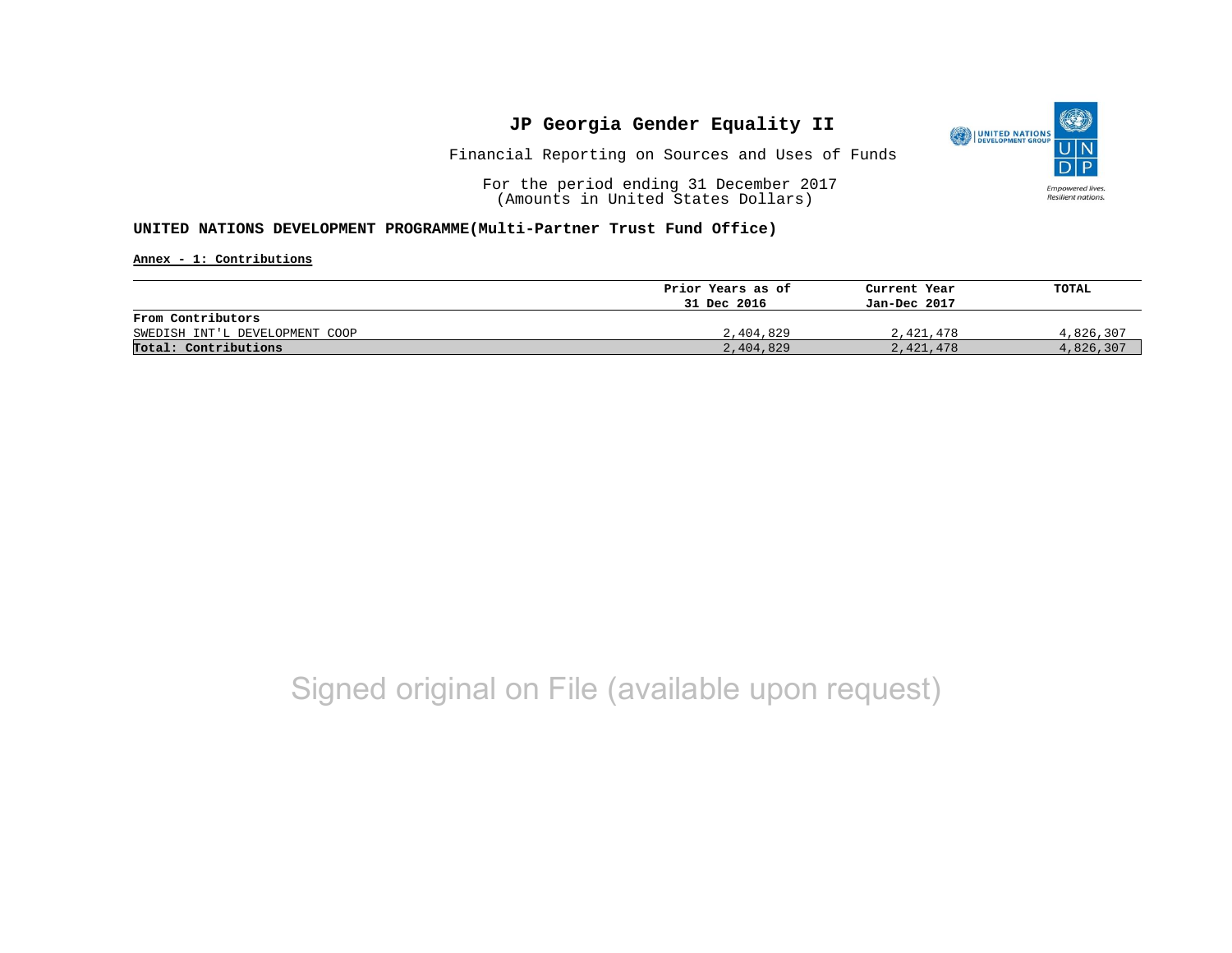

Financial Reporting on Sources and Uses of Funds

For the period ending 31 December 2017 (Amounts in United States Dollars)

#### **UNITED NATIONS DEVELOPMENT PROGRAMME(Multi-Partner Trust Fund Office)**

**Annex - 2: Transfers**

|                                | Prior Years as of | Current Year | TOTAL     |
|--------------------------------|-------------------|--------------|-----------|
|                                | 31 Dec 2016       | Jan-Dec 2017 |           |
| To Participating Organizations |                   |              |           |
| UNDP                           | 880,868           | 626,025      | 1,506,893 |
| UNFPA                          | 714,217           | 507,588      | 1,221,805 |
| UNWOMEN                        | 785,640           | 558,347      | 1,343,987 |
| Total Transfers                | 2,380,725         | 1,691,960    | 4,072,685 |

# Signed original on File (available upon request)